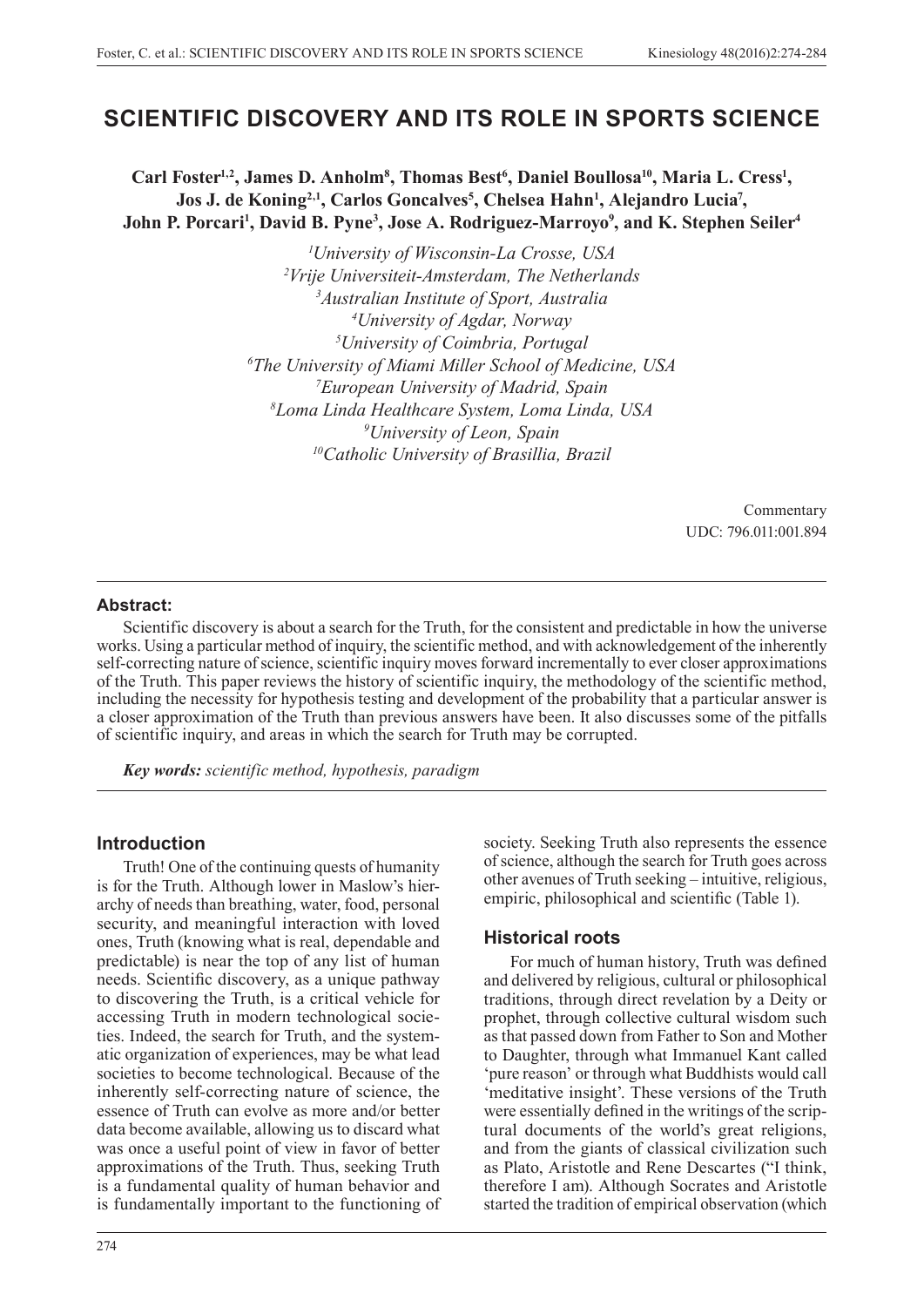#### *Table 1. Searching for Truth in many avenues of human experience*

#### **Truth is a central concept in virtually all religious traditions**:

- 1. "I am the way, the truth and the life, no man cometh unto the Father but by me", John, 8:32.
- 2. "You shall know the truth, and the truth shall make you free", John, 14:6.
- 3. "Truth is an eternal duty", The Mababharta
- 4. "Three things cannot be long hidden, the sun, the moon and the truth", Buddha.
- 5. "Oh, you, who believe: have fear of God and be among the Truthful", Quran, 9:119.
- 6. "Peace, if possible; Truth at all costs", Martin Luther
- 7. "All the religions of the world, while they may differ in other respects, unitedly proclaim that nothing lives in this world but by the Truth", Mahatma Gandhi.
- 8. "Speak the Truth, do not yield to anger, give if thou are asked for little; by these three steps thou wilt go near the gods", **Confucius**

#### **Truth is a central concept of philosophical systems**:

- 9. "The least initial deviation from Truth is multiplied later a thousand fold", Aristotle
- 10. "The object of the superior man is Truth", Confucius
- 11. "Every Truth has two sides, it is as well to look at both, before we commit ourselves to either", Aesop
- 12. "The words of Truth are always paradoxical", Lao Tzu
- 13. "Even if you are a minority of one, the Truth is the Truth", Mahatma Gandhi

#### **Truth is a central concept of literary thought**:

- 14. "The Truth is rarely pure, and never simple", Oscar Wilde
- 15. "Rather than love, than money, than fame, give me the Truth", Henry David Thoreau
- 16. "Beauty is Truth, Truth is beauty, that is all ye need to know", John Keats
- 17. "Once you eliminate the impossible, whatever remains, no matter how improbable, must be the Truth", Arthur Conan Doyle
- 18. "There is no greatness where there is no simplicity, goodness and Truth", Leo Tolstoy

#### **Truth is a central concept of political thought**:

- 19. "We hold these Truths to be self-evident, that all men are created equal, that they are endowed by their Creator with certain unalienable Rights, that among these are Life, Liberty and the pursuit of Happiness." U.S Declaration of Independence
- 20. "It is error alone which needs the support of government. Truth can stand by itself", Thomas Jefferson
- 21. "He who knows nothing is closer to the Truth than he whose mind is filled with falsehood", Thomas Jefferson
- 22. "A nation that is afraid to let its people judge Truth and falsehood in an open market is a nation that is afraid of its people", John F. Kennedy
- 23. "For my part, whatever anguish of spirit it may cost; I am willing to know the whole Truth, to know the worst and provide for it", Patrick Henry
- 24. "Half a Truth is often a great lie", Benjamin Franklin
- 25. "The Truth is incontrovertible. Malice may attack it, ignorance may attack it, but in the end, there it is", Winston Churchill
- 26. "I am a firm believer in the people. If given the Truth, they can be depended on to correct any national crisis. The great point is to bring them the real facts", Abraham Lincoln

#### **Truth is the most fundamental grounding of legal traditions**:

27. "Do you swear to tell the Truth, the whole Truth, and nothing but the truth, so help you God?"

#### **Truth is a common element of popular culture**:

- 28. "The Truth is out there", the X-Files
- 29. Of investigative journalists who badger their interviewees for 'the Truth'.
- 30. Of the so-called conspiracy theories, which widely assume that the Truth is being distorted or hidden by some sort of authority figure.

#### **The search for Truth is, and has been a common, consistent and essential element of scientific inquiry**:

- 31. "All Truths are easy to understand once they are discovered, the point is to discover them", Galileo Galilei
- 32. "To myself, I am only a child playing on the beach, while vast oceans of Truth lie undiscovered before me", Isaac Newton
- 33. "The pursuit of Truth and beauty is a sphere of activity in which we are permitted to remain children all our lives", Albert Einstein
- 34. "Anyone who doesn't take Truth seriously in small matters cannot be trusted in large ones either", Albert Einstein

is a central technique in scientific inquiry), they are mostly remembered as 'reasoners'. Even Pythagoras, the mathematician, was as much a mystic in search of the mysteries of life as of mathematical

proofs. The combination of Aristotle's ideas with scholasticism (the dogma defending method of critical thought that grew out of medieval Christian monasteries which did a reasonable job of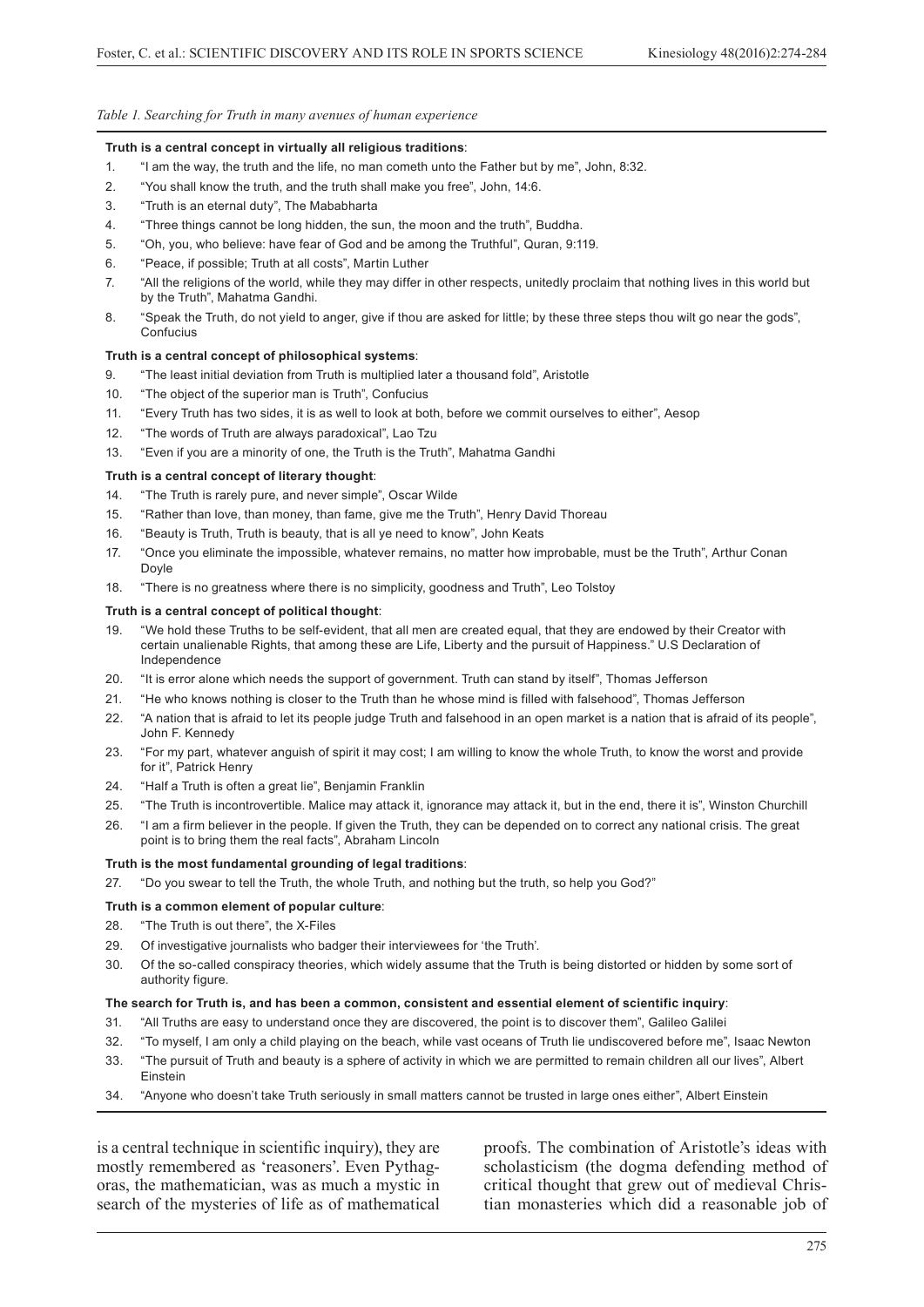preserving classical knowledge during the Middle Ages) probably delayed later growth of observational science.

Beginning in ancient Babylon and Egypt, continuing through the grand intellectual periods of China and the Arabic world (during which Europe was mired in the middle ages), and emerging in Europe in the  $15<sup>th</sup>$  century Renaissance Italy, a tradition of *empiricism* (knowledge that comes from sensory experience) began and matured into what we recognize today as the *Scientific Method*. Much of the growth of empirical, observation-based science depended on improved or completely new instrumentation designed and built by early scientists/artisans. They combined a systematic approach to observation with their own technological innovations and craftsmanship to achieve fundamentally different and more accurate observations than were possible with the unaided human senses alone. For example, central observational discoveries in astronomy and biology would not have been possible had Galileo not recognized the value of the telescope to test the observational hypothesis of Copernicus of a heliocentric universe, as opposed to the geocentric universe of Ptolemy. Similarly, had Antonie van Leeuwenhoek not developed the microscope, which revealed a previously unseen *microscopic* world coexisting and co-locating (on our skin and even inside our own bodies) with our *macroscopic* world, our view of biology would have been fundamental more short-sighted.

Central to the emergence of the Renaissance was the often glaring mismatch between the Truth (vigorously defended by the Church), and the observations being made by a remarkable series of polymaths, including da Vinci, Copernicus, Galileo, Michelangelo. The discovery of the New World (which in the 'flat earth' view simply was not supposed to be there) added more fuel to the Renaissance fire. Later work by William Harvey, Newton, Darwin, Hubble, Einstein and (even more recently) Watson and Crick have progressively refined our view of the universe. These findings challenged much of the accepted Truth, associated not only within the Catholic Church and other religious traditions, but also within ancient wisdom represented by Plato, Aristotle, Galen, Ptolemy and **Descartes**.

Accessing the Truth by empirical means is limited by our sensations and perceptions (observational ability). To Copernicus, who could only watch and measure the stars move with his eyes, the empirical detail available from contemporary space telescopes that can see with remarkable magnification, in wavelengths not visible to the human eye, and from locations remote from the Earth, would border on the magical. As of today (2016), the Scientific Method still depends on amplification of our ability to make inference through perceptions.

Perhaps there are vehicles for allowing systematic approaches to the Truth what would be as hard to conceive for us as a gamma ray orbital telescope would have been for Copernicus. Only time will answer this for us.

Roger Bacon, who can arguably be called the father of the Scientific Method, made his foundational arguments about the necessity for *repetitive observations* and *experimental verification* with carefully *described methods*. This led to the central concept that Truth can never be absolute, but should be described in terms of probabilities. This fostered the development of scientific *skepticism* (which denies or doubts the possibility of the certainty of knowledge), and gave birth to an ever-growing and maturing framework of observational and experimental methods of accessing Truth. Central to this entire process was the recognition that Truth is not always universally true, as in "my Grandfather said this is so", or "the Bible tells me so", but depends on the ability to improve our understanding by gathering and integrating ever more information. This is not to say that other avenues (religious, philosophical, cultural) of acquiring the Truth are not of great value. Science simply recognizes that the nature of Truth is based on the totality of what we know and can observe, thus being uniquely self-correcting.

# **The Scientific Method**

Just as the ability to gather data evolved with mathematics and technological innovation, the concept of how to approach a search for the Truth has also evolved. The *Scientific Method* can be described as the process by which science (a certain way of searching for the Truth) is carried out. The goal of scientific inquiry is to obtain knowledge in the form of *testable* explanations that can predict future empirical (observational or experimental) observations.

The Scientific Method is iterative; building continually upon previous knowledge, on Newton's concept of 'standing on the shoulders of giants'. At the beginning, science may rely on simple observations (e.g. shepherds watching the pattern of stars – including the strangely moveable stars – in the sky, and trying to explain what they saw). Sometimes observations depend on *serendipity* (making a one-time observation by pure chance, often while looking to explain something else, and then having the sagacity – wisdom – to place the observation into context with what else is known; hence the truism "chance favors the prepared mind"). Science then relies on developing a provisional explanation for observations (whether designed or planned). The term for developing a provisional explanation is called *forming a hypothesis* (best guess is probably more accurate), which makes predictions of what should happen in a certain situation (*if what we think is true, what would be the next thing to*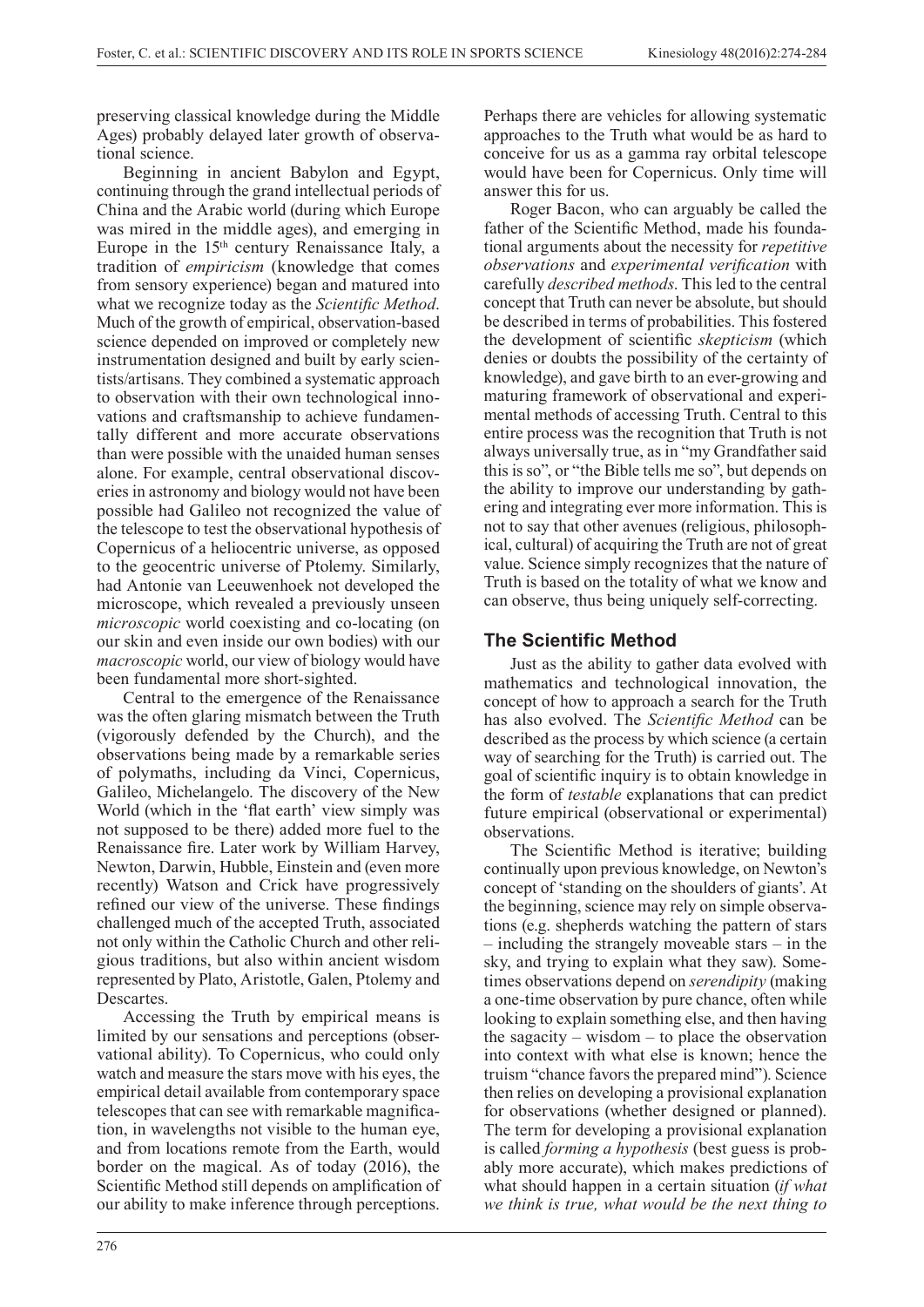*happen?),* and then making observations/experiments to test the accuracy of the predictions. Statistical analyses define the probability or chance (or likelihood in the jargon of newer inference-based statistics) that the observed results happened for the reason you expected them to happen, and if the magnitude or size of an effect/result is likely to recur if similar conditions are repeated. The essentially skeptical nature of scientific inquiry argues that regardless of any set of results, there can never be absolute certainty regarding the Truth. What you get is progressively better approximations of the Truth and reductions in the magnitude of uncertainty about a topic. In essence, the use of the Scientific Method can lead only to support or non-support for hypotheses, *never proof*. Even the best supported hypothesis, for example Newton's laws of motion, required modifications as better evidence became available, often only because of technological innovation.

Science is also geared toward seeking simplicity. One of the ultimate tests of any set of scientific observations is whether they are parsimonious (simple). The concept of Occam's Razor is never far from the vocabulary of science. Sir William of Ockham, a 14<sup>th</sup> century priest and scholastic (one of those scholastic guys who held back the progress of empirical science) suggested that if there were several ways to explain a set of observations, the most simple (parsimonious) was the most likely to be true. You have to have the verbal 'flip-flop' skills of a contemporary politician to use science, because "changing your mind" is dependent only on the next set of data. In science uncertainty is a normal condition and you will always, eventually, change your mind.

# **Science versus religion, politics and business**

If a hypothesis is supported, systematically, over a number of observations or experiments, the state of understanding about that topic can be expressed as a *theory*. Theories are nothing more than well-supported hypotheses. There does not seem to be a "magic number" of supportive studies required to convert a hypothesis into a theory, some hypotheses just seem to increase in stature until suddenly it is a theory. Science has an extremely strong track record for producing theories that ultimately improve the human condition through the technologies, methods and treatments that emerge. Science is also very good at showing what does not work so well. Consider the advances in medicine in just the last century to understand how our viewpoints can change with better data (Frosch, 2007; Pierach, Wangensteen, & Burchell, 1993). Unfortunately, science has also historically been seen as a threat to the status quo, particularly in matters of religion (which argues that revealed

Truth is universally unchanging), politics (which argues that Truth is always negotiable) and business (which often finds the Truth inconveniently getting in the way of a short-term profit). This has resulted in extremely strong resistance to even the most well-founded scientific theories; resistance that is as evident today as when the Pope forced Galileo to recant his views of the heliocentric universe.

A contemporary example of such strongly supported, yet strongly resisted theories might include the theory of evolution. The theory of evolution has been supported by observations and experimental studies spanning the last 150 years, but still is not fully accepted. The resistance is primarily attributable to evolutionary theory contradicting religious concepts of a discrete creation by a Diety, over a very short period of time, with humans uniquely, and properly, situated at the pinnacle of creation, versus the concept that life has evolved over a very long period of time, and that humans are just another product of the evolutionary process. Another contemporary theory would be that of global warming secondary to the impact  $CO<sub>2</sub>$  accumulation from human activities. Increasing atmospheric CO<sub>2</sub> concentrations are clearly observable. So is a steady increase in global temperature over the last century or more. Both are very likely attributable to fossil fuel use and deforestation caused by humans. Although overall global warming is the net result, the theory also predicts that weather may become more extreme locally, including cold weather. This theory faces disproportionate resistance despite the growing evidence in its support, primarily because its implications could be costly for industries in both developed and developing countries. Theories defining the relationship between tobacco smoking with cardiovascular disease and cancer risk were resisted for decades by a powerful one-two combination of tobacco industry lobbyists (often with their own paid-for-scientists) and tobacco grower friendly politicians. Fortunately, over the last decade, the sheer weight of evidence has forced recognition of the harmful health effects of tobacco use, and the institution of anti-smoking laws in much of the developed world. Unfortunately, the same business forces have promoted tobacco use in the less scientifically conversant developing world. Profit is, after all, profit, and Truth should not get in the way of profit!

## **Rules of engagement**

Science differs from other ways of accessing the Truth in three unique ways. First, science absolutely relies on the process of forming and testing hypotheses. Anyone can have an idea about what causes something to occur. To use science, you have to be willing to test the hypothesis. And, most critically, you have to be just as satisfied if the test shows that your hypothesis is wrong. You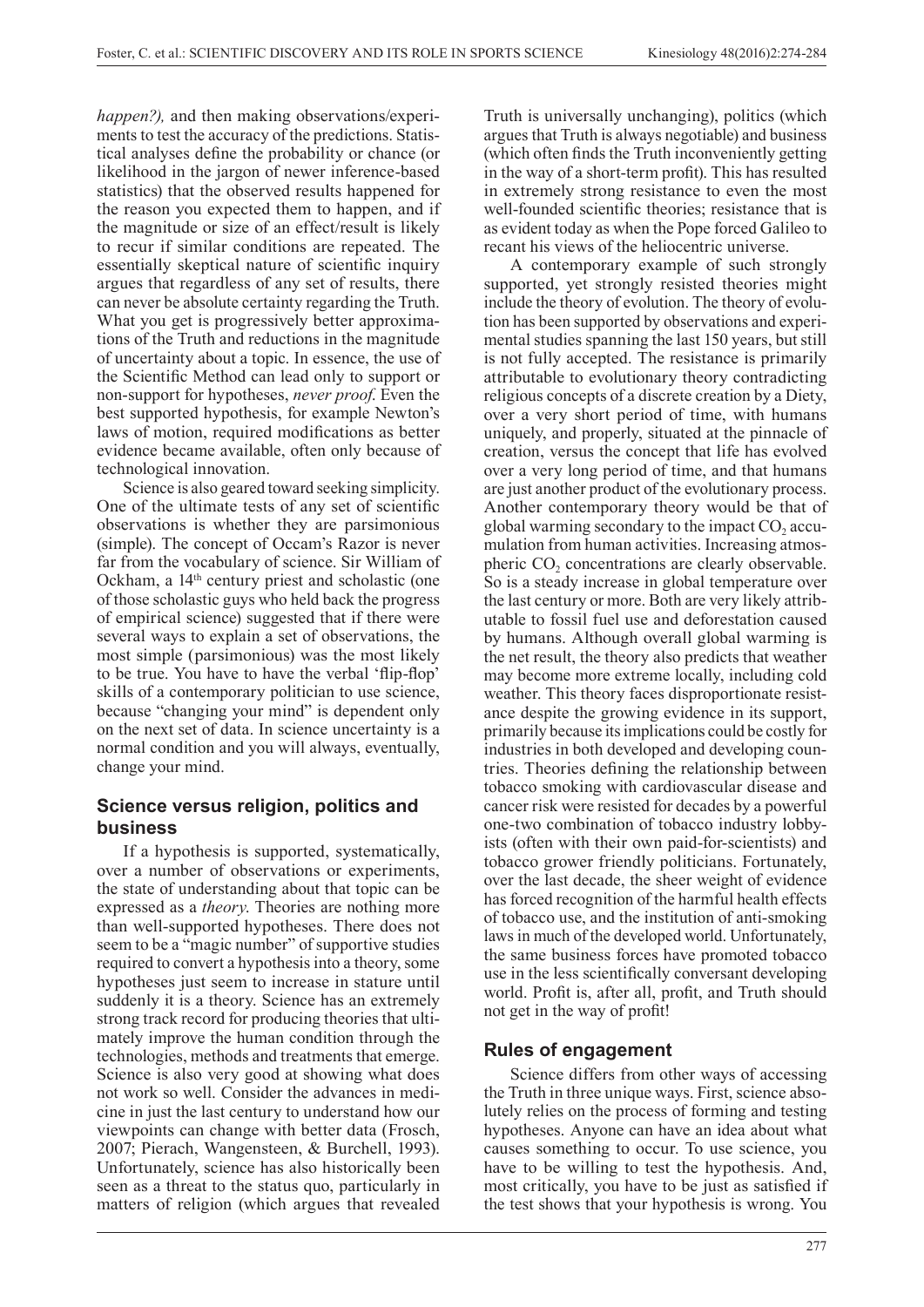are looking for Truth, not validation of your rightness. Second, science relies on verifiability. You have to be comfortable having someone else testing your hypothesis, and showing that you are incorrect. Science is a process which recognizes that progress comes from a process that can reject or modify incorrect ideas. Third, science is self-correcting. Although some concepts are very persistent, few scientifically derived findings remain 'true' forever. If a theory stands the test of time over a very large number of attempts to show that it is wrong, the hypothesis-theory can become a *law*. But even a well-established scientific law can be cast aside under the weight of new evidence. For example Newton's laws of motion still work remarkably for explaining most of what we observe in the physical world, 400 years after their emergence. But, we now know that Newton's laws are unsatisfactory at the level of the very small (atoms) and very large (solar) systems. Indeed, Einstein used changes in the orbit of the planet Mercury to demonstrate that his theory of relativity (a hypothesis at the time) better fit the data about how Mercury moved than did Newton's laws of motion. Even the venerable Einstein had to wait a couple of decades before other scientists were able to make observations during a solar eclipse that supported his prediction of gravity bending light waves, a critical prediction in his theory of relativity. If one thinks that Truth has finally been achieved, that all the information about a topic is known, that there is nothing to be further discovered about an issue, then one simply is not prepared to do science.

On the other hand, religion, which is one of the classical methods of seeking Truth, believes that new evidence is not necessary, that much (if not all) all of the relevant evidence has already been 'revealed'. One only has to read Hebrews 11:1 in the Christian New Testament "now faith is the substance of things hoped for, the evidence of things not seen" to understand that the fundamental approach to seeking the Truth is through faith in the correctness of scriptures, delivered (or inspired) by a Deity. While this is a specific example from the Judeo-Christian tradition, the same basic idea is pervasive in religious documents from many traditions. While not minimizing the wisdom provided in the writings of religious traditions, the fact is that the fundamental approach to seeking Truth is inherently different from that of science. Science absolutely relies on the observable (or at least the potentially observable). It does raise a larger question of whether science is capable of answering all questions, even ones that cannot be answered today. Are there questions beyond the reach of science that can only be addressed by non-empirical methods (e.g. faith in the correctness of inspired texts, the non-linear possibilities of meditative insight)? If scientific 'proof' is impossible, it seems likely that there are also questions that cannot be answered using the method of testing hypotheses. However, observational ability changes greatly over time. For example, would van Leeuwenhoek have understood the possibilities of a scanning electron microscope?

# **Scientific versus technological**

Because science is both a driver of technological development, and facilitated by technology, there is a tendency to equate the term *scientific* with *technological*. That is simply not the case. *Scientific* refers to a *method* of thinking, a *way* to trying to understand the world, an *avenue* for approaching the Truth. It has very little to do with the use of a sophisticated piece of hardware. Science sometimes is helped by technology, because technology can make better observations possible. But, in many cases, science can be done with only a minimum of technology, or none at all. For example, in sports science research, you could learn a lot about the exercise training response by simply having someone run a certain distance as fast as possible, giving them a training program that you hypothesize is superior to some conventional (or control) training program, and seeing how much faster they run after a reasonable period of training (Foster, Daines, Hector, Snyder, & Welsh, 1996; Sylta, et al., 2016). The most advanced technology required might be a good stopwatch or perceived exertion scale. Alternatively, you could perform a muscle biopsy, make measurements of molecular markers of gene expression and gauge the rate of synthesis of new proteins that should be associated with running faster (Yeo, et al., 2008). The two approaches are quite different in terms of technology, but equally *scientific*. Although your understanding of the training response might be much more complete after using the more technologically sophisticated approach, the fundamental answer to your question would be the same, although one always has to be aware of the signal-to-noise ratio when complex technologies are used to answer questions.

One of the overriding elements of the scientific method, in some ways superseding both theories and laws, is the concept of a *paradigm*. Well developed in the classic book *The Structure of Scientific Revolutions* by Thomas Kuhn (1962), the paradigm can be thought of as the fundamental way of thinking about scientific data; indeed, the paradigm often defines the way in which scientific questions are asked. Because of the pervasive nature of a scientific paradigm, changes are very often hard to make. In Kuhn's view, paradigm shifts are equivalent to political revolutions in terms of how strongly the protagonists and antagonists interact. In sports science, for example, the recent battle between the cardiovascular/anaerobic model (Mitchell & Blomqvist, 1971) and the central governor model (Noakes, St Clair Gibson, & Lambert, 2004), or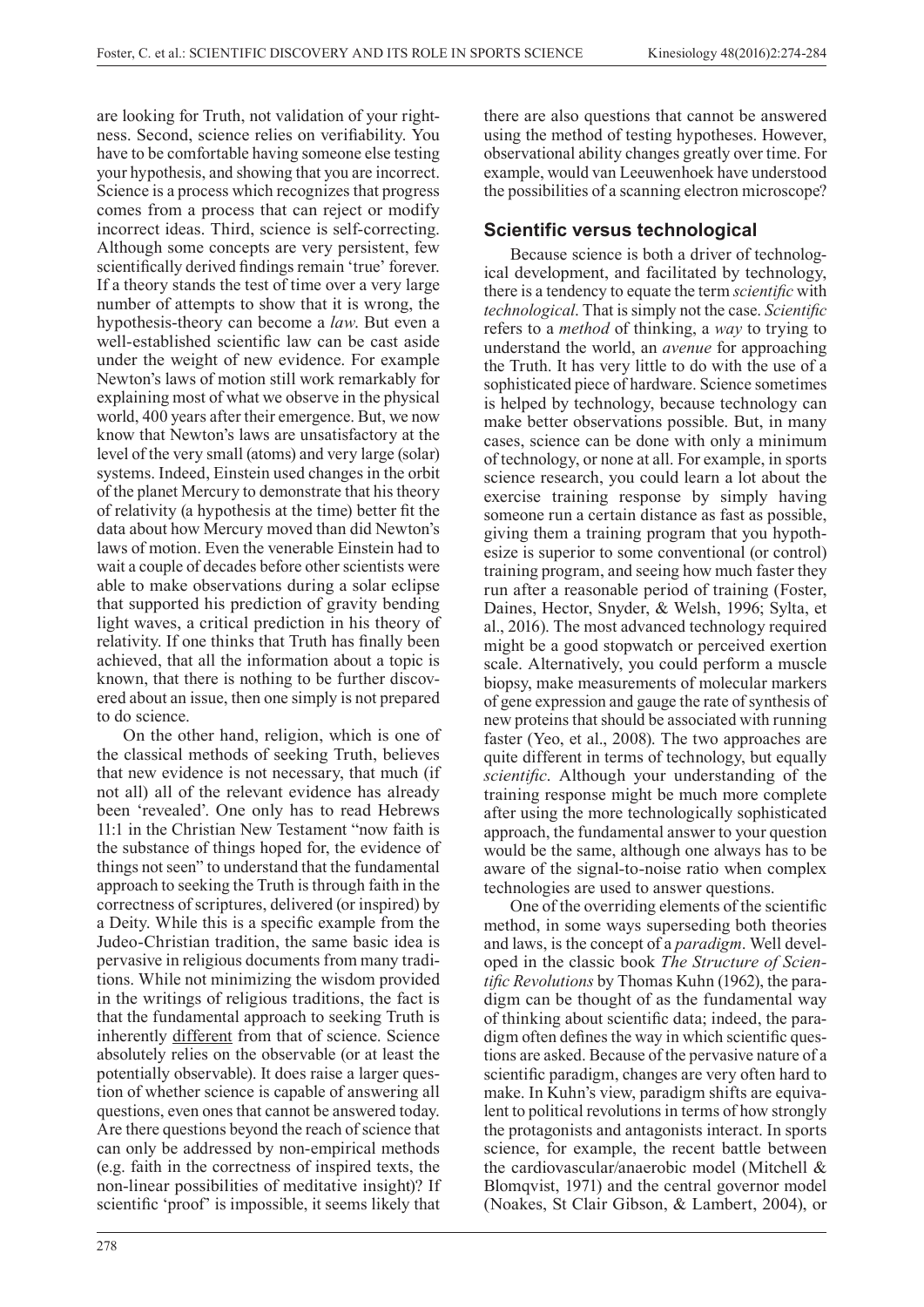between the central governor model and the psychobiological model (Amann, et al., 2008; de Koning, et al., 2011; St Clair Gibson, et al., 2006; Tucker, 2009) are good examples.

Early proponents of ideas that challenge an existing paradigm are often treated badly, with derision and (more importantly) with difficulty in publishing their data or securing funding for their research. One classical example is the concept of a heliocentric, rather than a geocentric solar system. Nicholas Copernicus first articulated the heliocentric hypothesis in 1543. However, he actually delayed publishing his results until just before his death, because he knew he would be branded a heretic by the Church. Galileo, the central figure in terms of making the early observations (in 1610) in support of the Copernican hypothesis, had enormous trouble with the Church, and was at least for a time obligated to recant his viewpoint that the Copernican model was correct. The Church burned heretics at the stake back in those days! Darwin reportedly delayed publishing his defining work, *On the Origin of Species by the Means of Natural Selection* for some years because he knew the results would be controversial and strongly resisted by the Church. Challenging paradigms is dangerous business.

In more contemporary times, the view that atherosclerotic disease was inherently progressive, and that once a person had atherosclerotic cardiovascular disease, they were essentially doomed to a progression of symptoms, presented the dominant paradigm relative to our understanding of cardiovascular disease for many years. Many drug therapies, and even bypass surgery and angioplasty (with or without stents), are grounded in the fundamental assumption that the underlying disease cannot be treated effectively. The lesions can be squashed, the diseased artery can be bypassed, the demands of the heart on the coronary circulation can be decreased, but the fundamental atherosclerotic lesions were supposedly doomed to worsen progressively. An early proponent of the concept that atherosclerotic lesions were malleable and that the atherosclerotic processes could be reversed was Nathan Pritikin (Pritikin & McGrady, 1979). In the 1970's, Pritikin (a self-taught innovator, who was not medically trained) suggested that if the risk factors for atherosclerotic disease (particularly serum cholesterol) were changed in a dramatic way, that cholesterol deposition in the arteries could be reduced, effectively reversing the atherosclerotic disease process. Pritikin was not treated well. In fact, he was widely viewed as something of a 'crackpot'. I can remember visiting Pritikin's Longevity Center in 1979, as part of a tour organized for attendees at the American Heart Association meeting. We were served a meal, about which one of my colleagues (a co-author of this text) who happened to be a vegetarian, remarked "I'd rather have heart disease than eat like this". Later, Pritikin took the stage and announced to the audience his goal of "getting enough funding to do research and *proving* that this approach works". In the moment, he lost much creditability, as the skeptical nature of science pretty well dictates that *proving* anything is basically not possible. Later, of course, basic science research about cholesterol receptors by Brown and Goldstein (1985) (who earned the 1985 Nobel Prize for medicine), translational work on the effect of cholesterol lowering drugs on the course of atherosclerotic disease, and applied clinical research (Hambrecht, et al., 1993, 2004; Haskell, et al., 1994; Ornish, et al., 1998) demonstrated (not proved) that the concept that atherosclerotic disease could be reversed was fundamentally correct. Accordingly, although many of the treatment strategies for coronary heart disease are still grounded in the concept that atherosclerotic disease is inherently progressive, the presence of lifestyle modification recommendations and the widespread use of statins and exercise in the population attests to the reality that the paradigm is changing.

Historically, fatigue during exercise was thought to be attributable to a failure of the muscle to be able to respond to stimulation, secondary either to the accumulation of waste products produced during muscle contraction or to depletion of metabolites necessary for generation of ATP necessary to drive muscle contraction. However, a variety of observations relating to what has come to be called 'pacing strategy" (Foster, et al., 2012) demonstrated that muscular power output in humans almost never falls to zero during even the most fatiguing exercise, as it does in tissue preparations and denervated limbs. Lead by the observations of Ulmer (1996) that spontaneous exercise behavior could be described by a concept called 'teleoanticipation', which required both an anticipation of how hard to perform a task and feedback from the periphery about the magnitude of homeostatic disturbance resulted in broader concepts such as the central governor theory (Noakes, et al., 2004), exercising with 'reserve' (Swaart, et al., 2009), and the 'anticipatory-feedback model' (Tucker, 2009). These hypotheses have supported the theory that there is a two-way dialogue between the conscious brain (where activity is conceived and organized), and feedback from the muscles (which act semiconsciously, to modulate the central motor drive). Interfering with the feedback mechanism(s) can lead to a short term increase in muscular power output, at the expense of a more profound disturbance of homeostasis in the muscle, conditions more like that described in the classical work of muscle fatigue in the absence of an intact nervous system (Amann, et al., 2008). Thus, the paradigm of fatigue has evolved from a unidirectional, muscle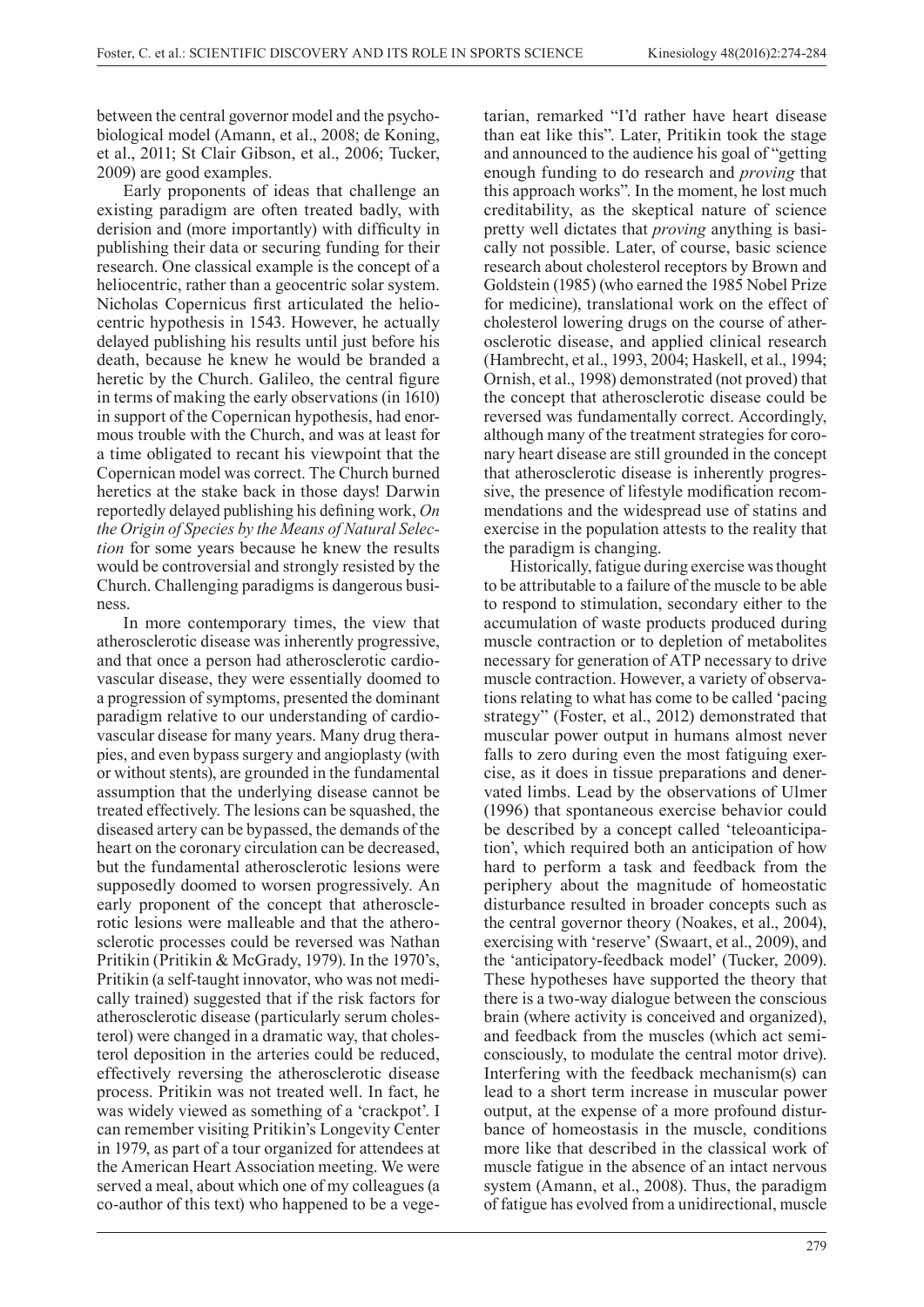condition dependent decrease of muscle power output into a tightly integrated, two-way signaling dependent process, which may depend on post-activation potentiation as a confounder of fatigue (Del Rosso, et al., 2016). But, the process has taken 30 years, and has involved an appreciable amount of conflict amongst proponents of different views of fatigue.

# **Types of science**

In a general sense, scientific investigation can be fractionated into three broad categories. All are science, all rely on empirical observations, on forming hypotheses, on making predictions about the outcome of subsequent observations or experiments, and on using statistical tools to decide whether a hypothesis is supported or not supported. All are absolutely dependent on the self-correcting nature of science to allow evolution of theories and laws. All recognize that achieving 'proof' (absolute certainty) is not possible.

In the biological sciences, scientific endeavor can be thought of as a continuum of atom-molecule-cell-tissue-organ-organism-population. Any of the subsequently discussed varieties of science can be concerned with any level of organization. *Basic science* is more often concerned with the behavior of units at the cellular level or smaller. *Translational science* is more often applied at the tissue-organ level of organization. *Applied science* is almost always concerned with events occurring at the level of an organism-population. Basic science is about the process of discovery, about acquiring comparatively isolated (some people say *reductionist*) sets of information, without regard for whether the information has any particular short-term usefulness. The process of basic science without an underlying theory was referred to as "Chaos in the Brickyard" (Forscher, 1963) in one of the classic editorials about the process of science. Countering this notion is that other varieties of science absolutely depend on the fundamental knowledge created by the process of basic science. However, it is sometimes hard to anticipate what is likely to become useful and what will become isolated information, unlikely to be of further use. Translational science is a stage between basic and applied science. It is probably fair to think of translational science in terms of 'bench to bedside' or 'test tube to track'. Translational science most often works at the level of tissue-organ, but can more properly be thought of as an approach that tries to find the context, and the likely connection between basic and applied science. Applied science is about finding how information discovered at the level of basic and translational science fits into the behavior of an organism (a person) or a population (a group of people).

Within the continuum of science, we have to consider relative merits of observational vs. experimental (e.g. interventional) science. Observation requires a certain amount of good luck (comets running into planets, elite athletes achieving world records, patients catching a rare disease), but have the advantage of occurring 'in context'. Experimental studies (including meta-analyses, systematic reviews and *randomized clinical trials* that are the hallmark of "A level" evidence in medical science) are valuable because of their ability to control extraneous variables. But, with many interventions in the real world (for example the frequency, intensity and time of an exercise program), it is rare that only a single variable is operating. All things being equal, experimental studies are stronger evidence, because there is a certain amount of "control", but this often happens at the expense of a real world context. Likewise, particularly in the medical sciences, one has to be aware that *prospective* studies (studies you planned to do from the start) typically generate much stronger evidence than *retrospective* studies (data you happened to have which allowed a question to be addressed). Published studies can even be combined, using carefully defined statistical tools into 'meta-analyses' which allow an increase in the statistical power of isolated individual studies.

### **A brief strategic detour and humorous diversion**

Science is done by scientists, people who use a rather specific way of seeking the Truth about how the universe behaves. Scientists are people who make observations, formulate hypotheses (guesses) about what is happening, make predictions about what they are going to see next, perform observations or conduct experiments to test the accuracy of their hypothesis-driven predictions, and then analyze the derived data to define the probability that what they saw is indeed what they think they are seeing. That is concisely true, but it may not be the *whole* truth.

How does one get to be a scientist? We propose (tongue in cheek) that many people who are destined to become scientists are people in grown-up bodies who are, in fact, still 6-year-old children. What do 6 year olds do? They ask questions. Specifically, they ask the question 'Why?' They ask 'Why' a lot! Of course, their parents patiently answer their questions, to which they again ask "Why?" To which their parents again patiently answer, to which there is yet another "Why", *ad infinitum*. Grown up 6-year-old children also like big words. When I (CF) was young, I had a friend named Jim Viets. Jim was one of the smartest kids I knew, and could say *stegosaurus* with perfect pronunciation. At that age, my lack of front teeth (and the fact that I did not know very much of anything about anything) made 'stegosaurus" uniquely difficult. These days the word might be 'transcriptional regulation' or 'gene expression', but the ability to say words that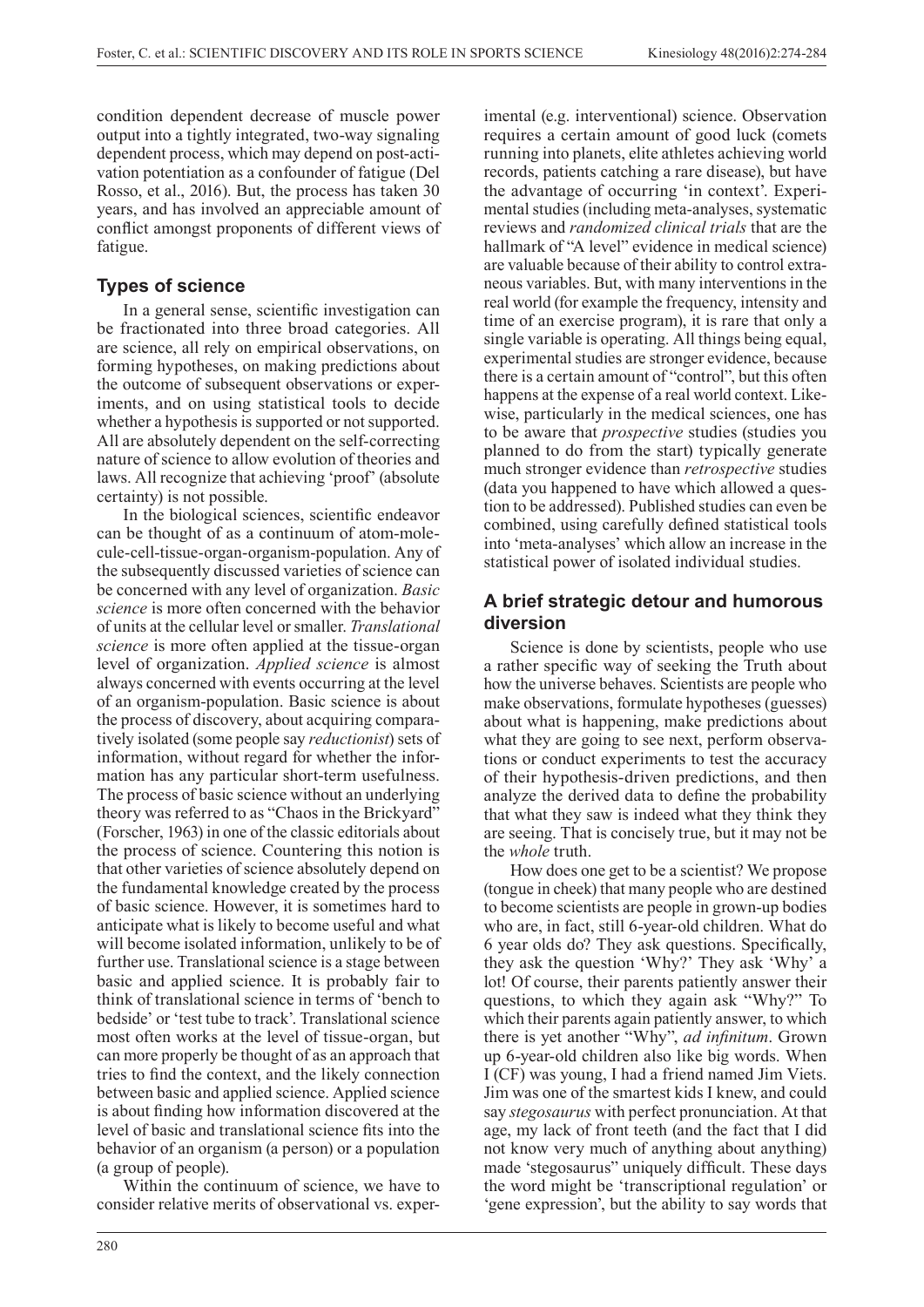other people do not know the meaning of, or cannot pronounce, is something that came with us from age 6. When I was a kid, I used to love show-andtell. I got to stand at the front of the class, and talk about something that only I (and perhaps my mom) really cared about. The teacher insisted that all the other kids had to be polite, and to ask me questions afterwards. That was show-and-tell. What are the posters and free communications at professional society meetings, like the American College of Sports Medicine (ACSM)? They are show-andtell for 6-year-olds who have never quite grown up, and who still have a fondness for taking the stage and sharing what they know? Precocious 6-yearolds also like to be in charge. When I was in first grade, there was a kid in class named Richard Strickland. Richard was the 'classroom monitor'. That meant that he got to take the attendance slip from the teacher to the principal's office every day, an important task for a 1<sup>st</sup> grader. I can remember Richard walking across the classroom every day. He had the Richard Strickland walk, then he turned his head and gave the class the Richard Strickland grin, and showed the Richard Strickland attitude. He was the classroom monitor. I hated him! Later I grew up to be President of ACSM and the Editor of the *International Journal of Sports Physiology and Performance*; so I have had my Richard Strickland moments too. Wanting to be in charge is universal for 6-year-olds. When I was 6-years-old, I lived in Ft Worth, TX. Just before Christmas my parents would take me to the Montgomery Ward department store to look at toys. I could not say Montgomery Ward, so to me it was 'Monkeywards'. But, I still loved the toys. I would sit on Santa's lap and tell him what I loved the most. Today, the exhibit hall at the ACSM Annual Meeting is where I get into the mood to 'talk to Santa'. A new gas analyzer, or mass spectrophotometer, or gene splicer is essentially a "toy" to a grownup who is still a 6-year-old inside. After returning from 'Monkeywards', I would start making my 'good kid list', things I could do to make my mom and dad happy. Even though I still nominally believed in Santa Claus, I was already observant enough (a budding empiricist) to have figured out that Santa seemed to bring me more toys when my folks were really happy. What do you think grant proposals are? They are 'good kid' lists for grown up Professors? If the American Heart Association will only give me a lot of money, I can rehabilitate people from heart attacks faster than ever before! When I was 6 years old, the teacher would give out gold stars for particularly good work. I was a smart kid, and got gold stars almost every day. I would occasionally even get blue or red stars, which were for especially good work. However, I never got a 'green star'. Those were reserved for the super bright kids, like Jim Viets and Richard Strickland. What are the awards that professional societies give? They are gold, blue, red and even green stars for grown up 6-year-olds? So, science, for all its elegance, and much of its pretensions, is basically something that is done by overgrown 6-year-old kids, who kept asking "Why?". However, instead of relying on mom and dad, and a couple of favorite aunts and uncles, for the answers, the kids who grew up to be scientists developed skills to find out for themselves. Science is about human curiosity! The best scientists are curious people, always wondering why something happens, or if there is a better way of explaining what has happened. The best scientists are those who ask the most clever questions, who find the most elegant (not necessarily the most technically sophisticated) way to answer questions.

Similarly, as teachers, we are constantly reminding ourselves (and each other) that fostering this kind of 6-year-old's curiosity is much more important than conveying facts. If we foster curiosity in our students, and encourage them to go find answers for themselves, then we will be remembered as great Professors. If we allow curiosity to die, or even worse, if we kill it, then we should not be remembered at all. Instructively, the TED Talk winner from 2013, Sugata Mitra, "Building a School in the Cloud" suggests that our educational system may have become outmoded. Considering the easy access to information 'in the cloud', perhaps our goal as teachers (rather than conveying information) is to pose questions for which our students have to go find answers.

### **The dark side**

The pursuit of Truth is not always entirely noble. Far too often throughout history, scientific questioning has resulted in the infliction of pain, injury and other forms of abuse on humans and animals. For example, grounded in the perverted sense of Social Darwinism, that overlaid the entire European colonial period of history (Haas, 2008) scientific problems were often addressed with a remarkable lack of respect for the fundamental rights of humans. For example, the practical problem of how long humans could survive in cold water was important to the military staff of the Third Reich in WW II. German pilots had their planes damaged in the Battle of Britain, and had to bail out over the North Sea. The risk-benefit of sending out rescue teams, who might themselves be attacked by the British, depended on how long the pilots could survive in the cold water. That is a simple, practical problem that depends on basic human physiology, uniform design and nutritional status. But, sacrificing inmates of the concentration camps that the Nazi regime maintained, and who most certainly did not volunteer to be immersed in cold water until they died, represents a prime example of how NOT to seek the Truth. Similarly, the Nazi regime intentionally wounded concentration camp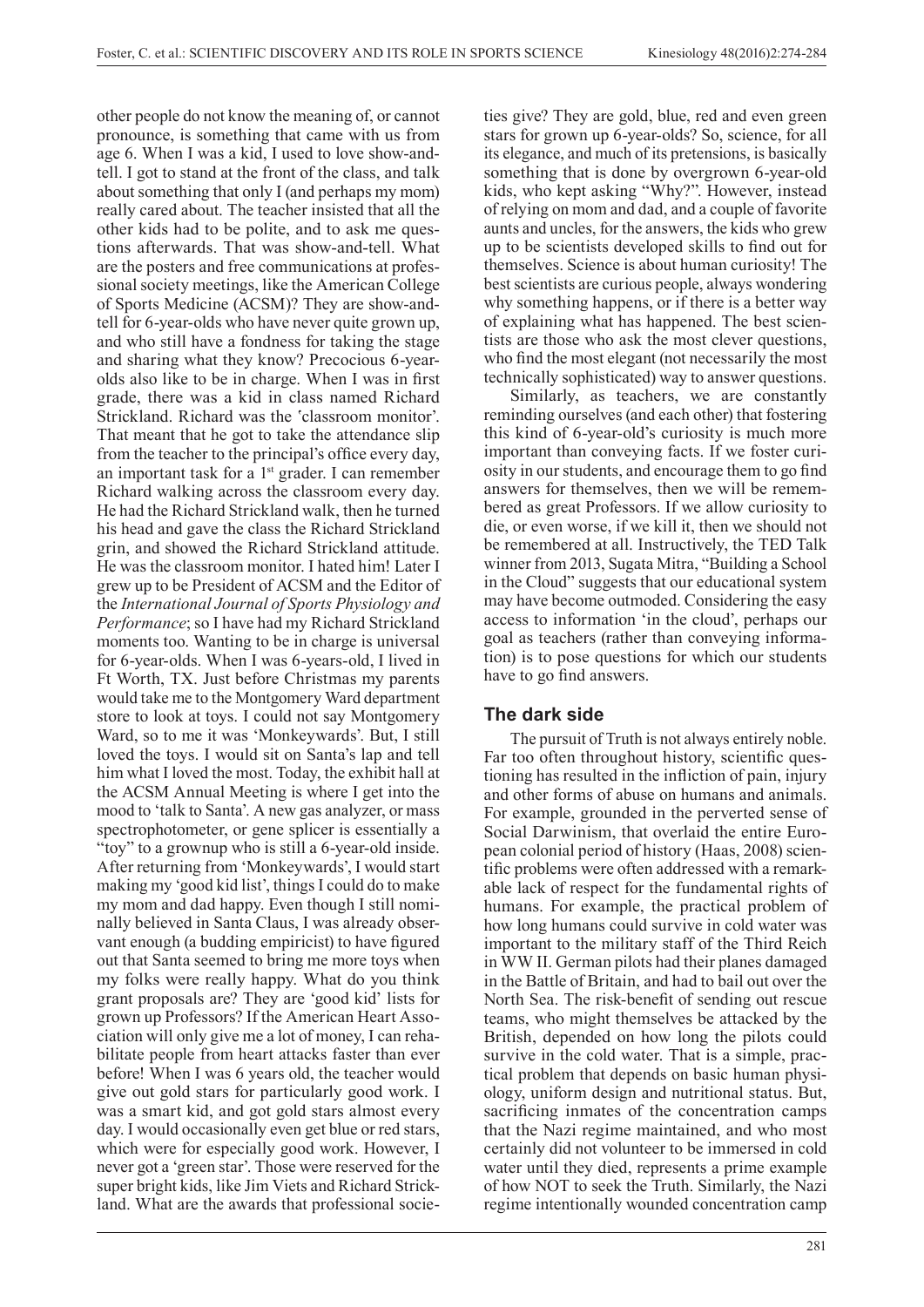inmates so they could learn how to treat battlefield infections in the pre-antibiotic era (e.g. a search for Truth gone awry). In the post-WW II world, experiments with athletic doping in the Russia dominated East Germany and other East Block countries was carried out with scientific precision and careful analysis. However, beyond violating the concept of 'fair play', the process of using pubertal age children, with no informed consent, without the ability to refuse to participate, and with no possibility of directly benefiting, is another example of the wrong way to search for the Truth.

Lest we create the concept that such abuses of the search for Truth are uniquely products of Nazi or Communist political systems, one has only to look at egregious examples of human subjects abuses in the U.S. The Tuskegee study, in which poor black share croppers were intentionally NOT treated for syphilis (even after appropriate antibiotic therapies were available), represents the single most well-known American example of science looking for Truth in the wrong way. Similar examples of the testing of radiation effects on soldiers, of tests of aerosol effects of infectious diseases, of intentionally giving diseases to prisoners, the elderly or the intellectually challenged are numerous enough and well-documented enough to demonstrate that the pursuit of Truth, even with a well-done experimental design, can easily go in the wrong direction, regardless of the political ideology.

In the fitness industry, the frequent claims of extraordinary effects by new pieces of equipment (the improvement is always 'up to' some magical percentage) raise serious concerns about the motivation of the search for Truth. Some of these product claims are supposedly supported by *scientific* data, although in many cases the 'science' is funded by the company making the new device. Further, the very concept of 'evidence-based medicine' is to some degree based on studies funded by the pharmaceutical industry. Although such trials are, indeed, independently overseen by national agencies like Food and Drug Administration, and have complex oversight and reporting protocols in place, it is inevitable that there is concern that the data are 'driven' by big pharma that is funding the studies. Given the relative paucity of funding from noncommercial sources for clinical trials, leading to the reliance on pharma as the sponsor of drug trials is a challenge to the otherwise very good idea of evidence-based medicine.

Even in less commercial, academic settings the career value of publishing has lured more than a few investigators into publishing weak, poorly controlled, or even overtly fraudulent data. The trend of more and more 'retractions' of articles that have survived the peer-review process and achieved journal publication has increased alarmingly over the last decade (http://retractionwatch.com). This

pattern suggests that the pressure to publish is so large that the quest for Truth has been seriously confounded by the need for promotion, tenure and funding. Further, the inherently conservative nature of the peer-review process means that journals are handicapped by the tendency for reviewers (and journal Editors) to be unreasonably bound by the existing paradigm (dominant school of thought), which means that fundamentally new ideas are often hard to get published. Lastly, the reality for most scientists is that most journals have considerable page charges required for publication. Even the very good 'open access' concept was quickly corrupted by high submission fees, which created the risk of a 'pay to publish' situation and the stark reality of 'predatory' open access journals. These predatory journals send advertisements to faculty e-mails daily, encouraging submission of data that will never be reviewed adequately, by an editorial board that does not really exist, but will be published, if the open access fee is paid! These developments make it very hard for young investigators, or investigators from small institutions with limited funding (who often create the really groundbreaking scientific concepts) to publish. As an example, consider the year 1905. A young theoretical physicist, who could not even get a normal university teaching position, published three papers that revolutionized the world of physics, setting out the concept of the photoelectric effect (worthy of the Nobel prize), special relativity and Brownian motion. Had Albert Einstein been obliged to pay substantial page charges or submission fees, these papers might have remained on his desk. The history of science would certainly have been different. Thus, while publication following the peer-review process is the one of the absolute pillars of the scientific process, and a guardian of the pursuit of Truth, the economic realities of the early 21st century are forcing scientists into a position where the pursuit of Truth depends as much on funding as on their ability to ask and answer important questions.

### **Conclusion**

Science is a process that seeks the Truth. Using a special set of rules, called the *Scientific Method*, scientists search for the Truth. Thanks to the overlapping character of scientific inquiry, from basic to translational to applied science to clinical application, the scientific process leads from a simple answer to questions about how the world works to the technological, sociological and organizational developments that drive society. Science is tough on itself. It is constantly self-correcting. Sometimes this makes for confusion, consider for example how recommendations about nutrition and exercise have changed over the last century. But it has to be that way if progress is to be made. Science is also very tough on those with something to hide in the name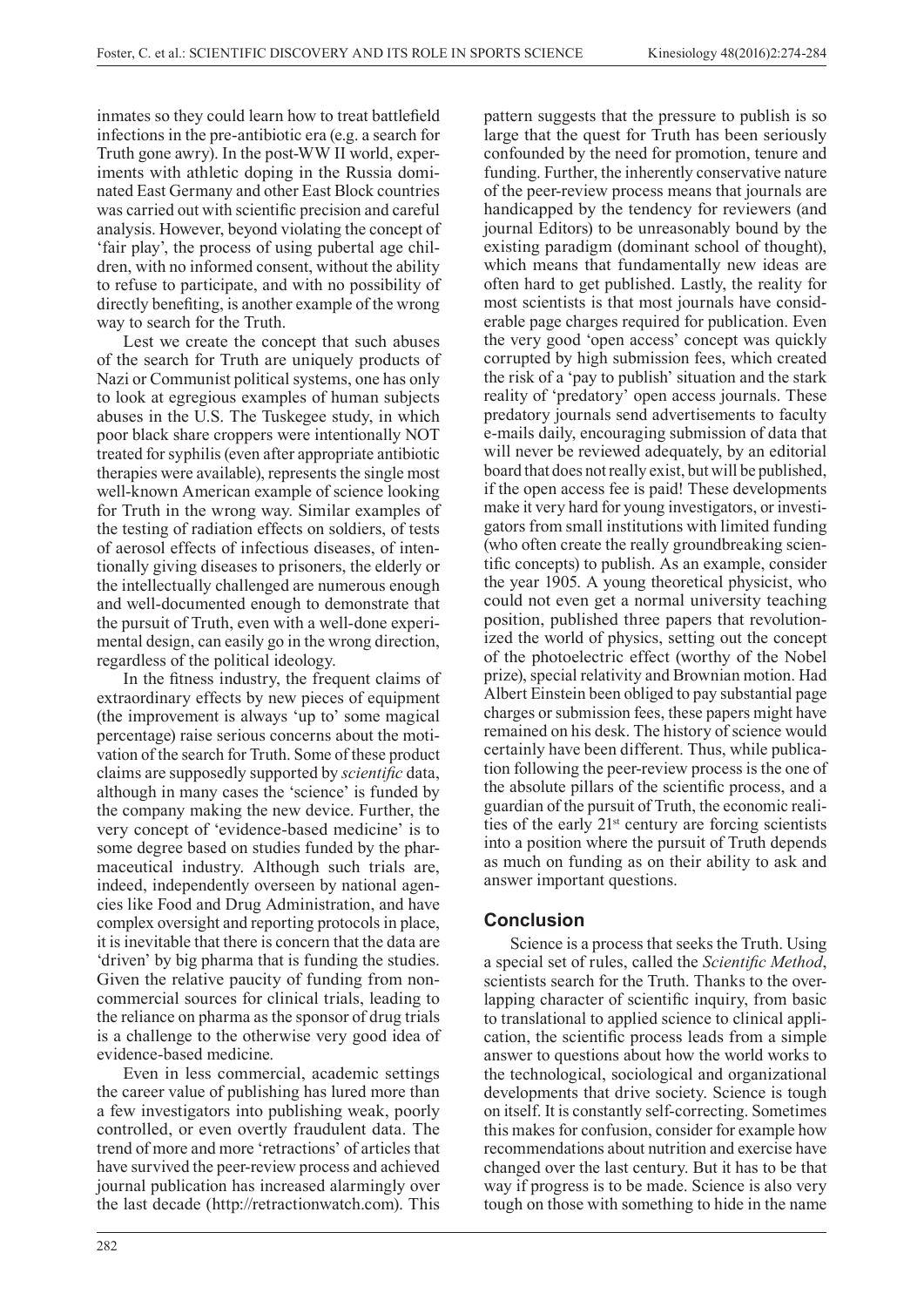of retaining political, economic or even religious power. History shows that in the wrong hands, when performed without respect for human life and without integrity, science can do harm that outweighs the value of the Truth it reveals. False claims and useless ideas have been sold or perpetuated by the clever use of the term *scientific*, without following the underlying rules of science. The contemporary concerns about genetically engineered organisms, nanotechnology, artificial intelligence, the cloning of biological species (even humans) and the potential marriage of humans and technology

into cybergenic organisms were anticipated by the 18th century philosopher Giambattista Vico: "If it is possible to do it, we shall do it". This contemporary '*experimentum humanum*" at some level challenges the very concept of mankind. Finally, the scientific processes itself can be co-opted and contrived into 'the business of science", which looks like science from the outside, but profits from deception and elimination of the rigor that real science deserves and demands. For all of us who started as curious 6-year-olds, and are still saying 'segasaurous' every day in our hearts, that cannot stand.

#### **References**

- Amann, M., Proctor, L.T., Sebranek, J.J., Eldridge, M.W., Pegelow, D.F. & Dempsey J.J. (2008). Somatosensory feedback from the limbs exerts inhibitor influences on central neural drive during whole body exercise. *Journal of Applied Physiology*, *105*, 1714-1724.
- Brown, M.S., & Goldstein, J.L. (1985). *A receptor mediated pathway for cholesterol*, Retrieved from: Nobel.org/nobel\_ prizes/medicine/laurates/1985/brown-goldstein-lecture.pdf on September 30, 2013.
- de Koning, J.J., Foster, C., Bakkum, A., Kloppenburg, S., Thiel, C., Joseph, T., Cohen, J., & Porcari, J.P. (2011). Regulation of pacing strategy during athletic competition. *PLoSONE*. doi:10.1731/journal.pone.0015863
- Del Rosso, S. Barrow, E., Tonello, L., Oliveira-Silva I., Behm, D., Foster, C., & Boullosa, D.A. (2016). Can pacing be regulated by post-activation potentiation? Insights from a 30 km trial in half-marathon runners. *PLoSONE.*  doi: 10.1371/journal.pone.015679.
- Forscher, B.K. (1963). Chaos in the brickyard. *Science*, *142*, 339.
- Foster, C., Daines, E., Hector, L., Snyder, A.C., & Welsh, R. (1996). Athletic performance in relation to training load. *Wisconsin Medical Journal, 95*, 370-374.
- Foster, C., de Koning, J.J., Bischel, S., Casolino, E., Malterer, K., O'Brien, K., Rodriguez-Marroyo, J., Splinter, A., Thiel, C., & van Tunen, J. (2012). Pacing strategies for endurance performance. In I. Mujika (Ed.), *Endurance performance: Science and practice* (pp. 85-98). Vitoria-Gastez: Inigo Mujika S.L.U.
- Frosch, W.W. (2007). Taking the waters-springs, wells and spas. *FASEB Journal, 21*, 1948-1950.
- Haas, F. (2008). German science and black racism roots of the Nazi Holocaust. *FASEB Journal, 22*, 332-337.
- Hambrecht, R., Niebauer, J., Marburger, C., Grunze, M. Kalberber, B., Hauer, K., Schlierf, G., Kuber, W., & Schuler, G. (1993). Various intensities of leisure time physical activity in patients with coronary artery disease: Effects of cardiorespiratory fitness and progression of coronary atherosclerotic lesions. *Journal of the American College of Cardiology, 22*, 468-477.
- Hambrecht, R., Walther, C., Mobius-Winkler, S., Gielen, S., Linke, A., Conradi, K., Erbs, S., Kluge, R., Kendziorra, K., Sabri, O., Sick, P., & Schuler, G. (2004). Percutaneous coronary angioplasty compared with exercise training in patients with stable coronary artery disease. *Circulation, 108*, 1371-1378.
- Haskell, W.L., Alderman, E.L., Fair, J.M., Maron, P.J., Mackey, S.F., Superko, R., Williams, P.T., Hohnstone, I.M., Champaign, M.A., Krauss, R.M., & Farquhara, J.W. (1994). Effects of intensive multiple risk factor reduction on coronary atherosclerosis and clinical cardiac events in men and women with coronary artery disease. *Circulation, 89*, 975-990.
- Kuhn, T.S. (1962). *The structure of scientific revolutions*. Chicago: University of Chicago Press.
- Mitchell, J.H., & Blomqvist, G.C. (1971). Maximal oxygen uptake. *New England Journal of Medicine, 284*, 1018-1022.
- Noakes, T.D., St Clair Gibson, A., & Lambert, E.V. (2004). From catastrophe to complexity: A novel model of integrative central regulation of effort and fatigue during exercise in humans. *British Journal of Sports Medicine, 38*, 511-514.
- Ornish, D., Scherwitz, L., Billings, J., Brown, T.E., Gould, K.L., Merritt, T.A., Spaxler, S., Armstrong, W.T., Posts, T.A., Kirkeide, R.L., Hogeboom, C., & Brand, R.J. (1998). Intensive lifestyle changes for reversal of coronary heart disease: Five year follow up of the Lifestyle Heart Trial. *Journal of the American Medical Association*, *280*, 2001-2007.
- Pierach, C.A., Wangensteen, S.D., & Burchell, H.B. (1993). Spa therapy for heart disease Bad Nauheim (circa 1900). *American Journal of Cardiology, 72*, 336-342.
- Pritikin, N., & McGrady, M. (1979). *The pritikin program for diet and weight loss*. New York: Bantam.